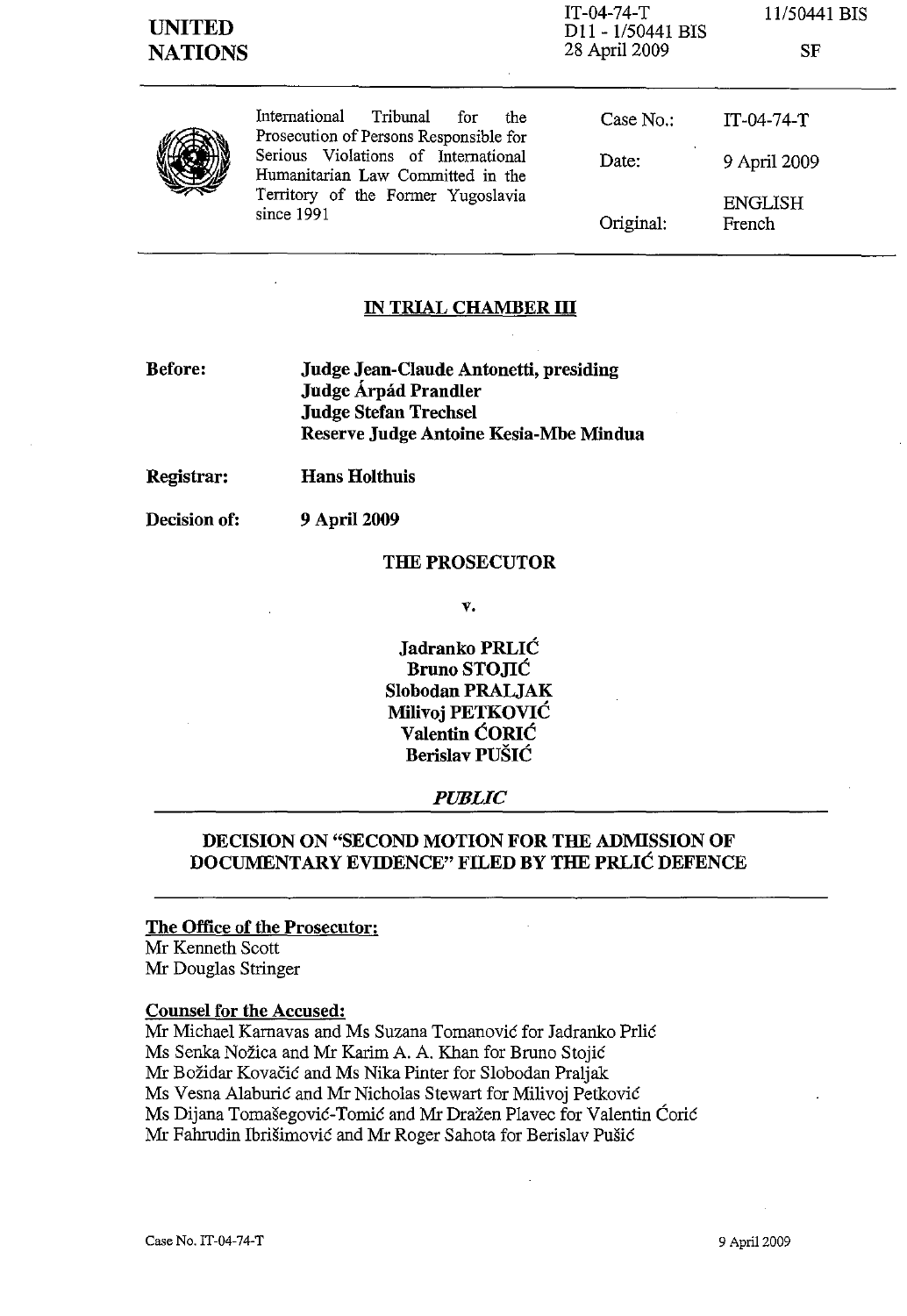**TRIAL CHAMBER ill** ("Chamber") of the International Tribunal for the Prosecution of Persons Responsible for Serious Violations of International Humanitarian Law Committed in the Territory of the Former Yugoslavia since 1991 ("Tribunal"),

**SEIZED** of Jadranko Prlić's Second Motion for the Admission of Documentary Evidence, filed confidentially by Counsel for the Accused Prlić ("Prlić Defence") on 27 February 2009 ("Motion"), in which the Prlić Defence asks the Chamber to admit 81 exhibits ("Proposed Exhibits"),

**NOTING** the Prosecution Response to Jadranko Prlić's Second Motion for Admission of Documentary Evidence, filed confidentially by the Office of the Prosecutor ("Prosecution") on 13 March 2009 ("Response"),

**CONSIDERING** that the other Defence teams have not filed a response to the Motion,

**NOTING** the Decision Adopting Guidelines for the Presentation of Defence Evidence, rendered by the Chamber on 24 April 2008 ("Decision of 24 April 2008") and, in particular, paragraph 35 thereof ("Guideline 9"), relating to the filing of written motions for the admission of evidence, that requires that any motion for the admission of evidence be presented "promptly" after the end of the presentation of evidence in respect of a given municipality or subject.

**NOTING** the Decision on Jadranko Prlić's Motion to be Relieved from the Strict Application of Guideline 9 of the Decision of 24 April 2008, rendered by the Chamber on 23 July 2008 ("Decision of 23 July 2008") and the Second Decision on the Application of Guideline 9 of the Decision of 24 April 2008, rendered by the Chamber on 23 September 2008 ("Decision of 23 September 2008"), in which the Chamber twice refused to grant the Prlić Defence relief from the deadline set forth in Guideline 9 to file written motions in accordance with the said Guideline<sup>1</sup> and requested that the Prlić Defence propose a schedule for the filing of motions, failing which the Chamber would be obliged to set such a schedule itself, $2^2$ 

<sup>&</sup>lt;sup>1</sup> Decision of 23 July 2008, p. 5, and Decision of 23 September 2008, pp. 2 and 3.

<sup>&</sup>lt;sup>2</sup> Decision of 23 July 2008, p. 6, and Decision of 23 September 2008, p. 3.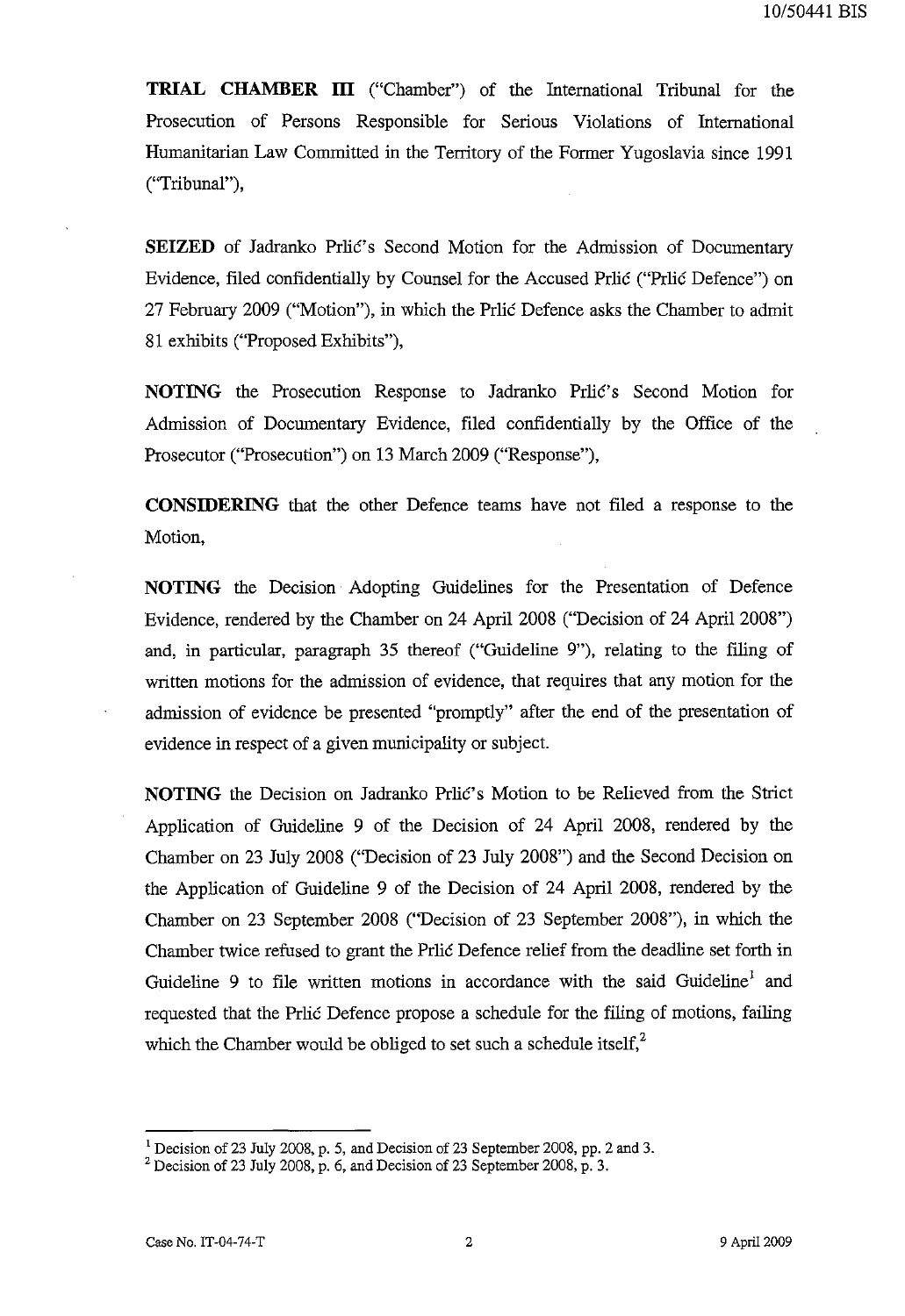**NOTING** the Jadranko Prlić Proposed Schedule on the Application of Guideline 9 of the Decision of 24 April 2009, filed by the Prlić Defence on 1 October 2008 ("Schedule"), in which the Prlić Defence indicates that it intends to file two motions for the admission of evidence according to Guideline 9, one on the presidentiai transcripts, foreseen for 3 November 2008, and the other on all other documentary evidence, organized according to topics, that was to be filed on the last day of the Prlić Defence case, which was 27 November 2008 ("Two Motions"),

**NOTING** the Oral Decision rendered by the Chamber on 26 November 2008<sup>3</sup>, in which the Chamber granted the Prlić Defence an extension of time until 5 December 2008 to file the motion on all other documentary evidence, organized according to topics,

**CONSIDERING** *in !imine* that the Chamber reminds the Prlić Defence that it ruled on the two Motions on 4 and 6 March  $2009<sub>1</sub><sup>4</sup>$ 

**CONSIDERING** that in the Motion, the Prlić Defence asks the Chamber to admit 81 documents pursuant to Rule 89(c) of the Rules of Procedure and Evidence ("Rules") in accordance with Guideline 9,

**CONSIDERING** that the Prlić Defence maintains that the Proposed Exhibits are relevant, reliable and have probative value; that they were not shown to a witness in court due to a lack of time or might have been shown to a specific witness in court but were not admitted by the Chamber,<sup>5</sup>

**CONSIDERING** that the Prlić Defence alleges that the Motion is timely because it was filed promptly after the Trial Chamber ruled on the admission of evidence related to several witnesses; and that it was thus impossible to include these documents in one of the previously filed motions,<sup>6</sup>

**CONSIDERING** that the Prlić Defence also maintains that in earlier motions it duly informed the Chamber of its intention to file the Motion shortly, $^7$ 

 $3$  Oral Decision of 26 November 2008, Transcript of Hearing in French (T(F)), p. 35111-35113.

<sup>4</sup> Decision Admitting PresidentiaI Transcripts, 4 March 2009; Decision on Prlić Defence Motion for Admission of Documentary Evidence, 6 March 2009 ("Decision of 6 March 2009").

 $<sup>5</sup>$  Motion, para. 14.</sup>

<sup>6</sup> Motion, para. 10.

 $7$  Motion, paras 1 and 6.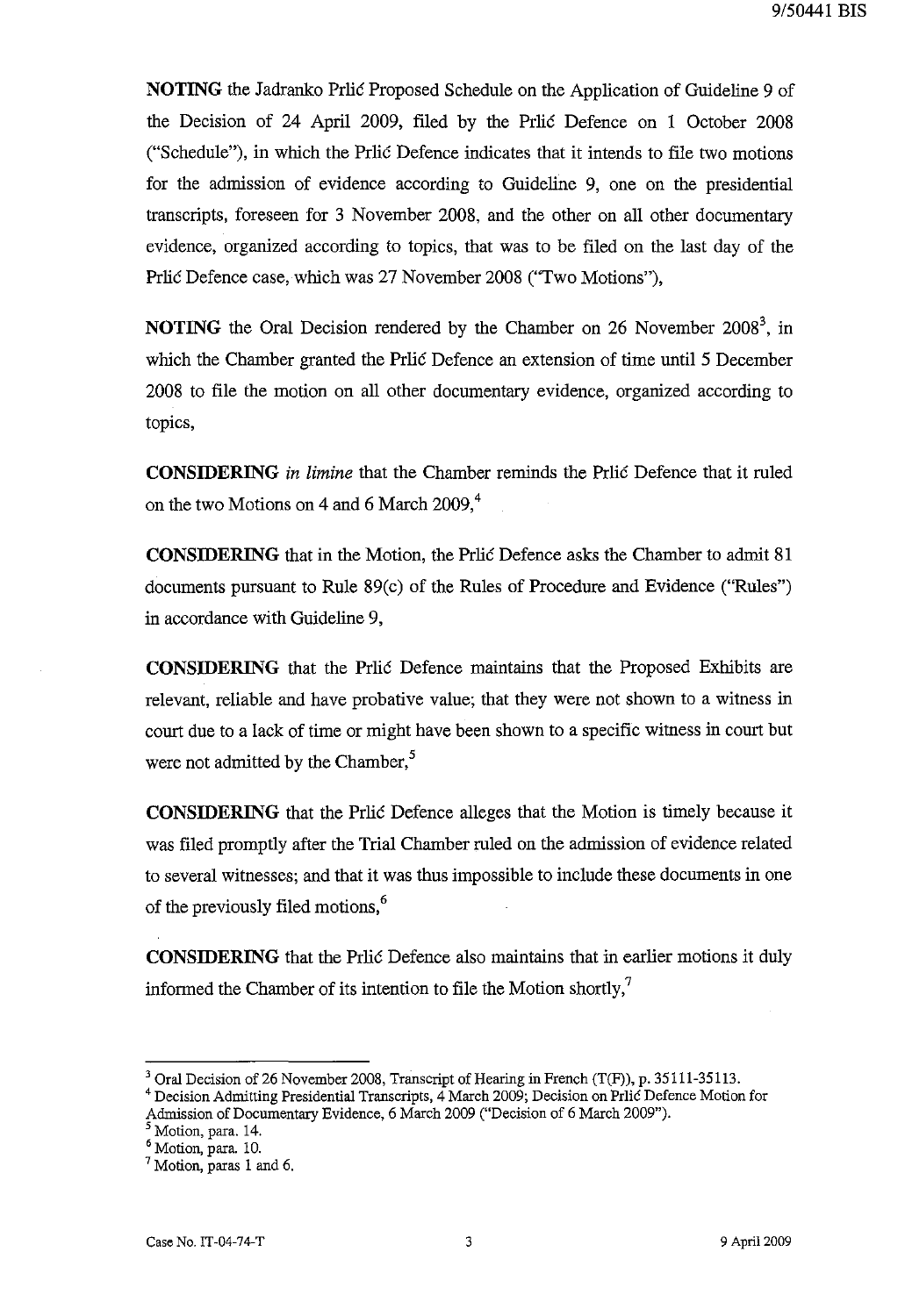**CONSIDERING** that the Prlić Defence also submits that the Motion is timely because it has not yet rested its case in view of the 13 minutes of time allotted to it by the Chamber that have not been used, and may be used for further direct examination,<sup>8</sup>

**CONSIDERING** that the Prlić Defence also contends that some of the Proposed Exhibits ("Anonymous Documents") were given to it by private persons ("Sources") to be used in trial on the condition that the sources remain confidential and classified as such; and that not disclosing the sources of the documents does not prevent the Trial Chamber, or any of the other parties, from assessing the reliability of these documents, nor does it violate the fair trial rights of the Prosecution or of the other Accused,<sup>9</sup>

**CONSIDERING** that the Prosecution objects in part to the Motion,<sup>10</sup> and maintains in the Response that 5 of the Proposed Exhibits are anonymous and cannot be evaluated by the Chamber; $^{11}$  that 61 of the Proposed Exhibits were submitted out of time, i.e. after 15 January 2009, the date on which the Prlić Defence rested its case;<sup>12</sup> that only 20 Proposed Exhibits<sup>13</sup> seem to be timely, to the extent that they were requested for admission by other means and their admission was only recently denied by the Chamber, <sup>14</sup>

**CONSIDERING** that the Prosecution notes that, contrary to the assertion of the Prlić Defence, the 61 of the Proposed Exhibits were never tendered for admission through a witness and rejected by the Chamber,<sup>15</sup>

**CONSIDERING** that the Prosecution maintains primarily that the Prlić Defence concluded its case on 15 January 2009 and that can no longer present motions pursuant to Guideline 9,<sup>16</sup>

Motion, para. 11.

<sup>&</sup>lt;sup>9</sup> Motion, para. 17.

<sup>&</sup>lt;sup>10</sup> Response, para. 13.

<sup>&</sup>lt;sup>11</sup> Response, para. 5.

<sup>&</sup>lt;sup>12</sup> Reponse, paras 6-11.

<sup>&</sup>lt;sup>13</sup> The Chamber notes that among the 61 Proposed Exhibits submitted, out of time according to the Prosecution, and among the other 20 Proposed Exhibits, there are 5 anonymous Proposed Exhibits.

<sup>&</sup>lt;sup>14</sup> Response, para. 11.

<sup>15</sup> Response, para. 10.

<sup>&</sup>lt;sup>16</sup> Response, paras 6 and 8.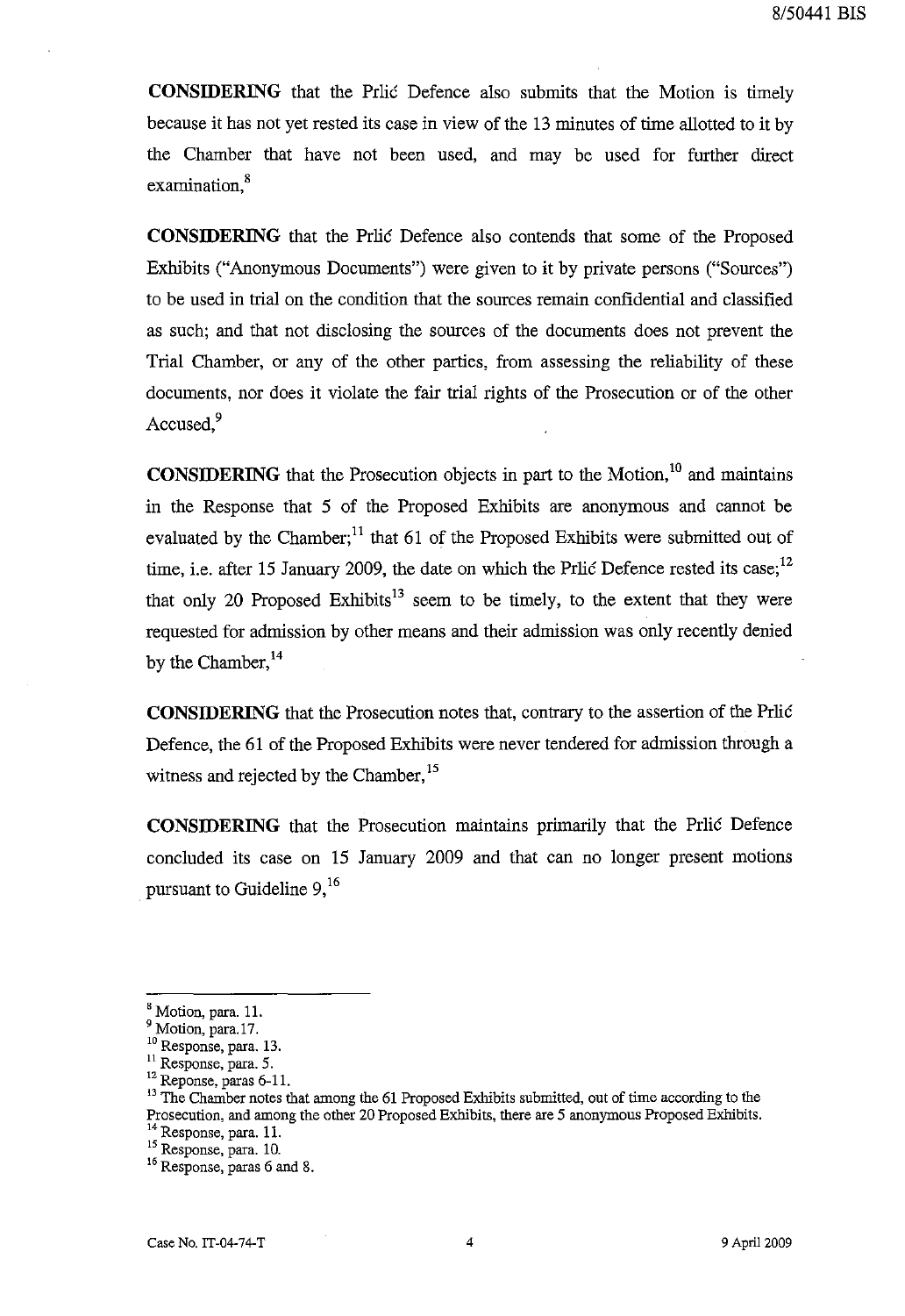**CONSIDERING** that the Prosecution rejects the argument put forward by the Prlić Defence, according to which it has not concluded its case because it still has 13 minutes of time allocated to it by the Chamber,  $17$ 

**CONSIDERING** that the Prosecution is of the view that this is an erroneous interpretation of the "ending of the case" and considers that if the Chamber were to accept such an interpretation, this would be the same as considering that the Prosecution had not ended its case either, in view of the fact that **19** of the 316 hours allocated to it by the Chamber still remain,  $^{18}$ .

**CONSIDERING** that the Chamber reminds the Prlić Defence once again of the wellestablished practice in this trial, according to which the party presenting its case may tender a written motion requesting the admission of exhibits "promptly" after the end of the presentation of evidence in respect of a given municipality or subject,  $19$ 

**CONSIDERING** that the Chamber reminds the Prlić Defence once again that it has twice denied any exemption in principle from the provisions of Guideline 9 and that it ordered it to indicate, as appropriate, when it intended to file its motions pursuant to Guideline  $9<sub>1</sub><sup>20</sup>$ 

**CONSIDERING** that the Chamber recalls that the Prlić Defence informed it that it intended to file two motions, one of which on the last day of the defence case, that was initially foreseen for 27 November 2008,<sup>21</sup>

**CONSIDERING** that the Prlić Defence then filed a motion to extend the time granted to it by the Chamber to file a motion on 5 December 2008 on all other documentary evidence, organized according to topics, $^{22}$ 

**CONSIDERING** that the Chamber notes that the Prlić Defence never asked the Chamber for a further extension of time to submit the Motion,

<sup>17</sup> Response, para. 9.

<sup>18</sup> Response, para. 9.

<sup>&</sup>lt;sup>19</sup> Decision Amending the Decision on the Admission of Evidence Dated 13 July 2006, 29 November 2006 ("Decision of 29 November 2006"), p. 7; Decision of 24 April 2008, para. 35; Decision of 23 July 2008, pp. 4 and 5; Decision of 23 September 2009, pp. 2-4.

 $20$  Decision of 23 July 2008, pp. 4 and 5; Decision of 23 September 2009, pp. 2-4.

<sup>21</sup> Schedule, para. 2.

 $22$  Oral Decision of 26 November 2008,  $T(F)$  p. 35111-35113.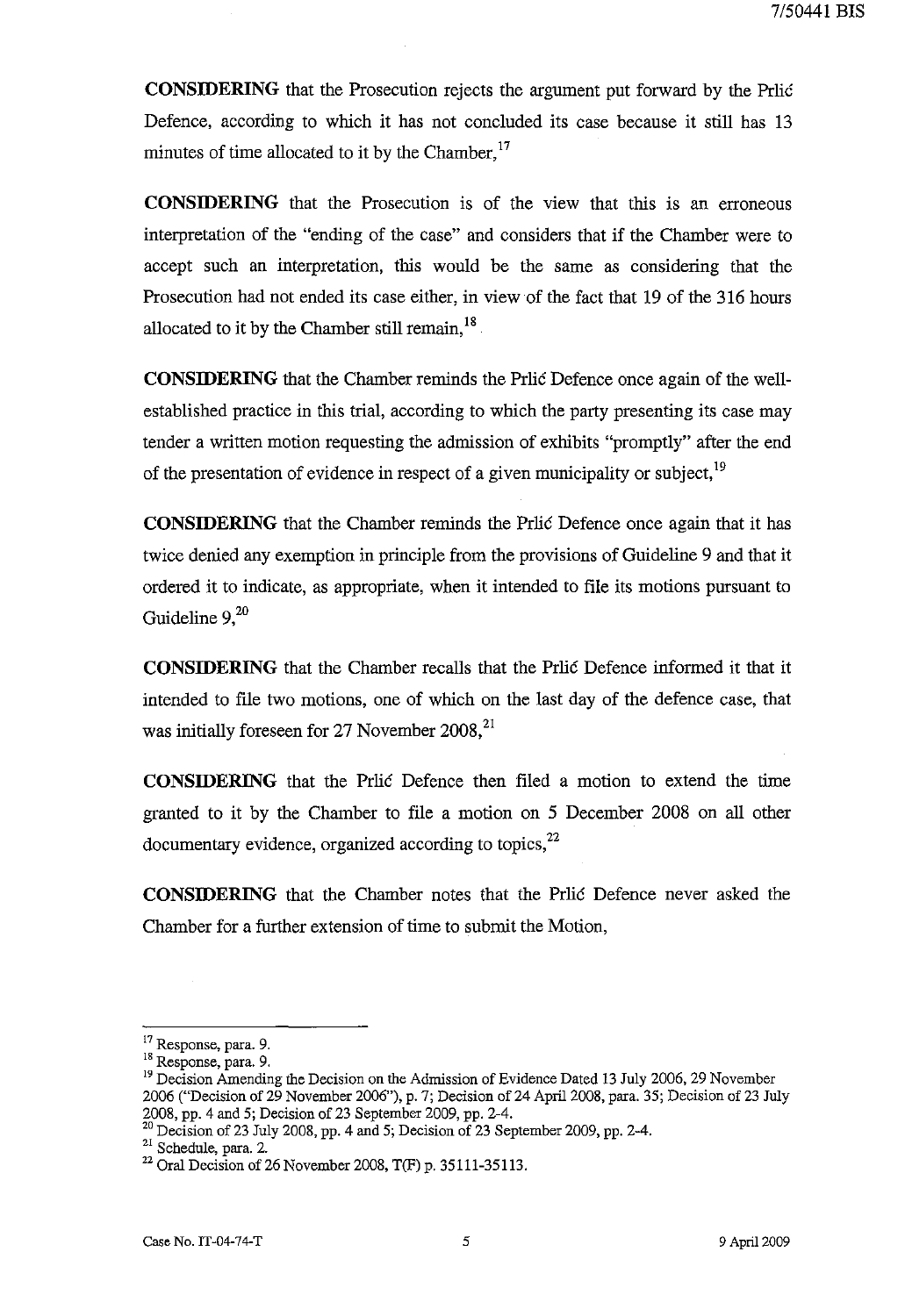**CONSIDERING** that the Chamber holds that the referring in the footnotes of earlier submissions to the fact that the Motion would be filed promptly cannot be considered as a proper request for an extension of time.

**CONSIDERING** that, having examined the Motion, the Chamber notes that contrary to the assertion of the Prlić Defence, many of the Proposed Exhibits contained in the Motion could have been included in the motion of 5 December 2008 and this within the time set forth by the Chamber, to the extent that they were not pending for admission by the Chamber,

**CONSIDERING,** on the other hand, that the Chamber holds that since Witness Cvikl had not testified by the date of the motion of 5 December 2008, the Prlić Defence was not able to include the Proposed Exhibits relating to this witness in its motion of 5 December 2008,

**CONSIDERING,** in addition, that the Chamber has confidence in the good faith of the Prlić Defence that, in the absence of other specific indications from the Chamber, it might have thought it necessary to wait until the decisions on the admission of exhibits related to Witnesses Tomić, Batinić, Kožul and Zelenika had been taken before being able to request pursuant to Guideline 9 the admission by intermediary of these witnesses, of the exhibits denied,

**CONSIDERING,** however, that the argument according to which the Prlić Defence has not fully concluded its case because it still has 13 minutes of unused time and, as such, may still file the Motion, is not a reasonable argument in the Chamber's view.

**CONSIDERING** that the Chamber recalls that the Prlić Defence concluded its case in the main on 15 January 2009, the date on which its final witness appeared, and from that date on, the Stojić Defence has been presenting its case,

**CONSIDERING,** as a result, that with the exception of the Proposed Exhibits put to Witnesses Tomić, Batinić, Kožul, Zelenika and Cvikl, requested for admission and denied by the Chamber, the Chamber holds that the Prlić Defence is no longer allowed to request the admission of evidence by written motion pursuant to Guideline 9, not only in view of the time-limit of 5 December 2008 set by the Chamber but also in view of the fact that it concluded its case in the main on 15 January 2009,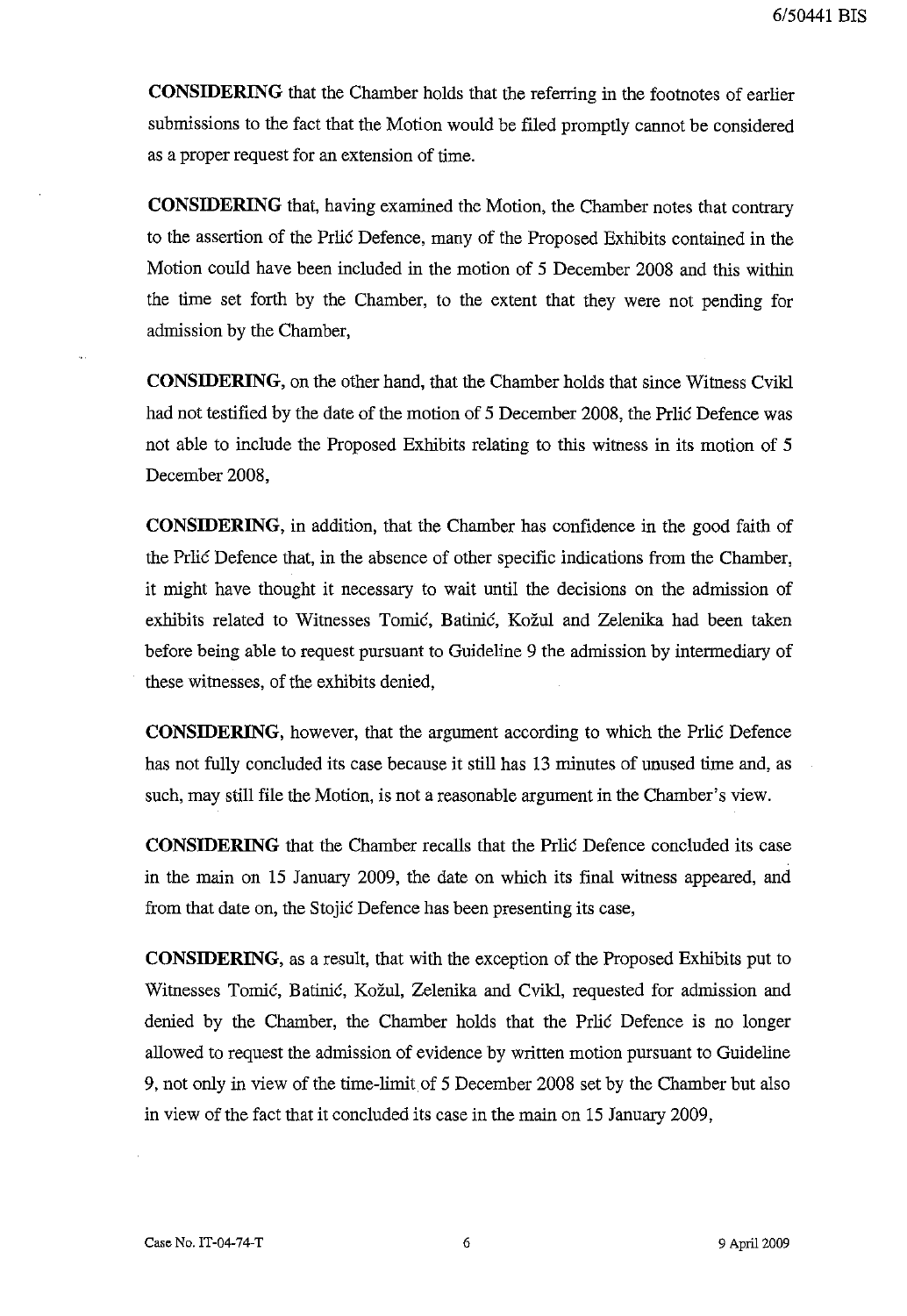**CONSIDERING,** in view of all the above, that the Chamber deems the Request partially unacceptab1e because it was presented out of time, and decides consequently that it will not deal with the Request with regard to the following Proposed Exhibits:

lD 00241; lD 00334; lD 00624; lD 00832; lD 00950; lD 01039; lD 01078; lD 01074; lD 01093; lD 01689; lD 01697; lD 02963; lD 02965; lD 03009; lD 02958; lD 02978; lD 02979; lD 02981; lD 02982; lD 02983; lD 02985; lD 02986; lD 02988; lD 02987; lD 02989; lD 02992; lD 02993; lD 02998, lD 02999; lD 03005; lD 03006; lD 03007; lD 03008; lD 03010; lD 03011; lD 03012; lD 03013; lD 03014; lD 03015; lD 03016; lD 03017; lD 03020; lD 03022; lD 03023; lD 03024; lD 03025; lD 03026; lD 03027; lD 03028; lD 03029; lD 03030; lD 03031; lD 03033; lD 03034; lD 03035; lD 03037; lD 01702 and P 07001,

**CONSIDERING,** in addition, that the Chamber reca1ls that it already ruled on the request for admission of Exhibit P 00733 tendered by the Prlić Defence as a written motion under Guideline  $9^{23}$  and, consequently, deems the Request "moot" with regard to Proposed Exhibit P 00733,

**CONSIDERING** that, with regard to Proposed Exhibit lD 02959, the Chamber recalls that it already admitted pages 104 and 106 thereof<sup>24</sup> in the Order Admitting Evidence regarding Expert Witness Milan Cvikl, of 18 February 2009 and, consequently, the Request is "moot" with regard to pages 104 and 106 of this Proposed Exhibit,

**CONSIDERING** that the Chamber notes that Exhibit **ID** 02475 was already admitted by the Order Admitting Evidence regarding Witness ID-AA, of 3 July 2008, and that, consequently, the request is "moot" in this counection,

**CONSIDERING** that, with regard to the request for admission of Anonymous Documents, the Chamber recalls that, for the reasons given in the Decision of 6 March  $2009$ ,<sup>25</sup> to the extent that the Prlić Defence refused to disclose the identity of the Sources not even to the Chamber, the Prlić Defence has made it impossible for the Chamber to evaluate the reliability and authenticity of the Anonymous Documents;

 $23$  Decision of 6 March 2009, p. 22.

<sup>&</sup>lt;sup>24</sup> Order Admitting Evidence regarding Expert Witness Milan Cvikl, 18 February 2009.

<sup>&</sup>lt;sup>25</sup> Decision of 6 March 2009, paras 20-26.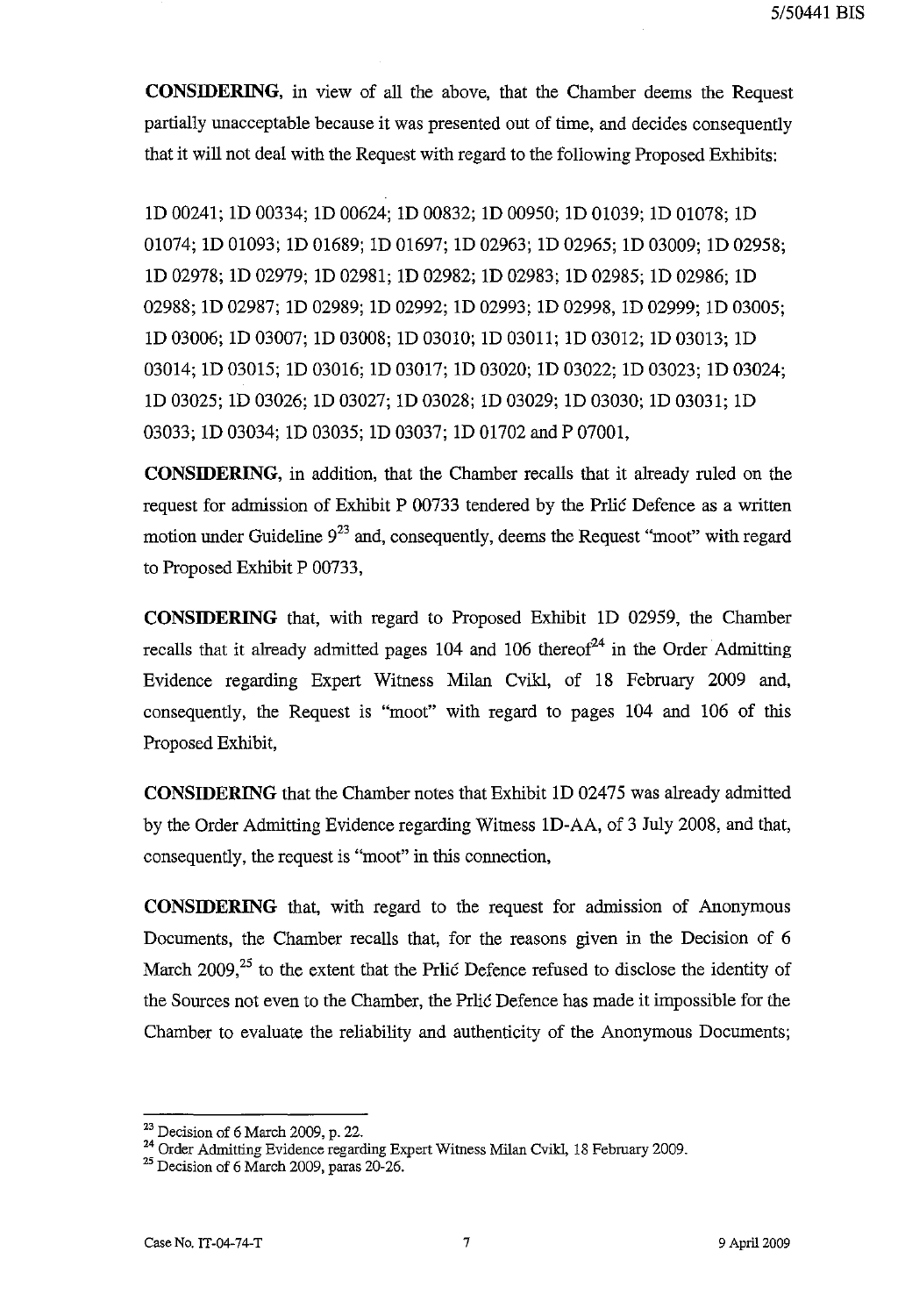and that under these conditions, the Chamber decides to deny the request for admission of these Anonymous Documents,

**CONSIDERING** in all other respects that the Chamber has examined each of the Proposed Exhibits in light of information provided by the Prlić Defence in the Request and the objections raised by the Prosecution, and decides to admit the Proposed Exhibits marked as "admitted" in the annex attached to the present decision since they provide sufficient indicia of reliability, relevance and probative value with regard to the Indictment,

**CONSIDERING,** finally, that the Chamber rejects the Proposed Exhibits marked as "not admitted" in the annex attached to the present decision, giving for each Proposed Exhibit the reason for its rejection,

## **FOR THESE REASONS,**

**IN ACCORDANCE WITH** Rule 89 (C) of the Rules,

**DEEMS** the Motion partially unacceptable because it was presented out of time with regard to Proposed Exhibits lD 00241; lD 00334; lD 00624; lD 00832; lD 00950; lD 01039; lD 01074; lD 01078; lD 01093; lD 01689; lD 01697; lD 01702; lD 02958; lD 02963; lD 02965; lD 02978; lD 02979; lD 02981; lD 02982; lD 02983; lD 02985; lD 02986; lD 02988; lD 02987; lD 02989; lD 02992; lD 02993; lD 02998, lD 02999; lD 03005; lD 03006; lD 03007; lD 03008; lD 03009; lD 03010; lD 03011; lD 03012; lD 03013; lD 03014; lD 03015; lD 03016; lD 03017; lD 03020; lD 03022; lD 03023; lD 03024; lD 03025; lD 03026; lD 03027; lD 03028; lD 03029; lD 03030; lD 03031; lD 03033; lD 03034; lD 03035; lD 03037; and P 07001 for the reasons given in the present decision,

**DEEMS** the Motion moot with regard to Proposed Exhibits P 00733, ID 02959 (pages 104 and 106) and ID 02475 for the reasons given in the present decision and the attached Annex,

**DECIDES** to admit into evidence the Proposed Exhibits marked "admitted" in the Annex attached to the present decision,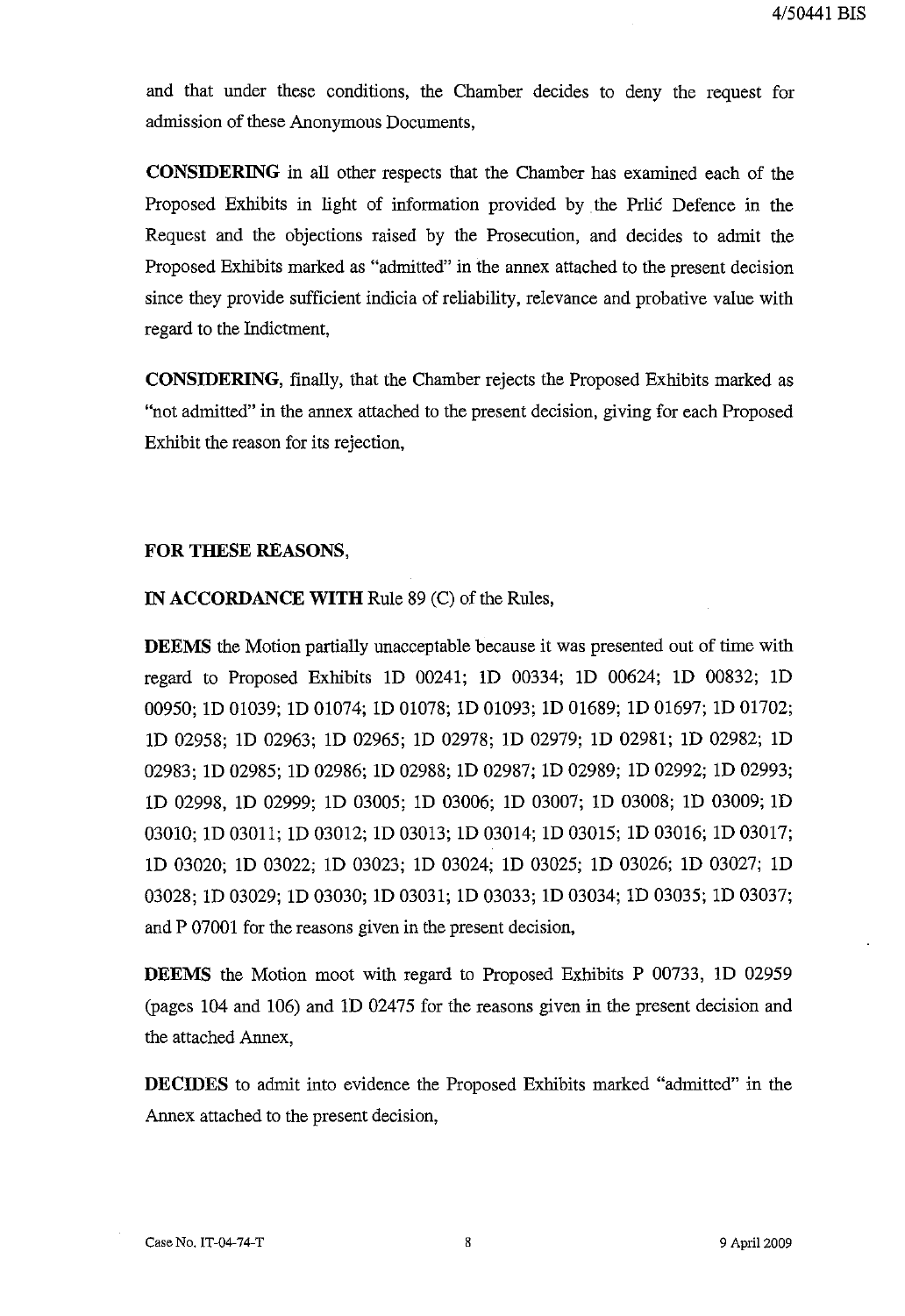**DISMISSES** the Motion in all other respects for the reasons given in the attached Annex,

Done in English and in French, the French version being authoritative.

/signed/

Jean-Claude Antonetti Presiding Judge

Done this ninth day of April 2009 At The Hague The Netherlands

**[Seal of the Tribunal]** 

 $\ddot{\phantom{1}}$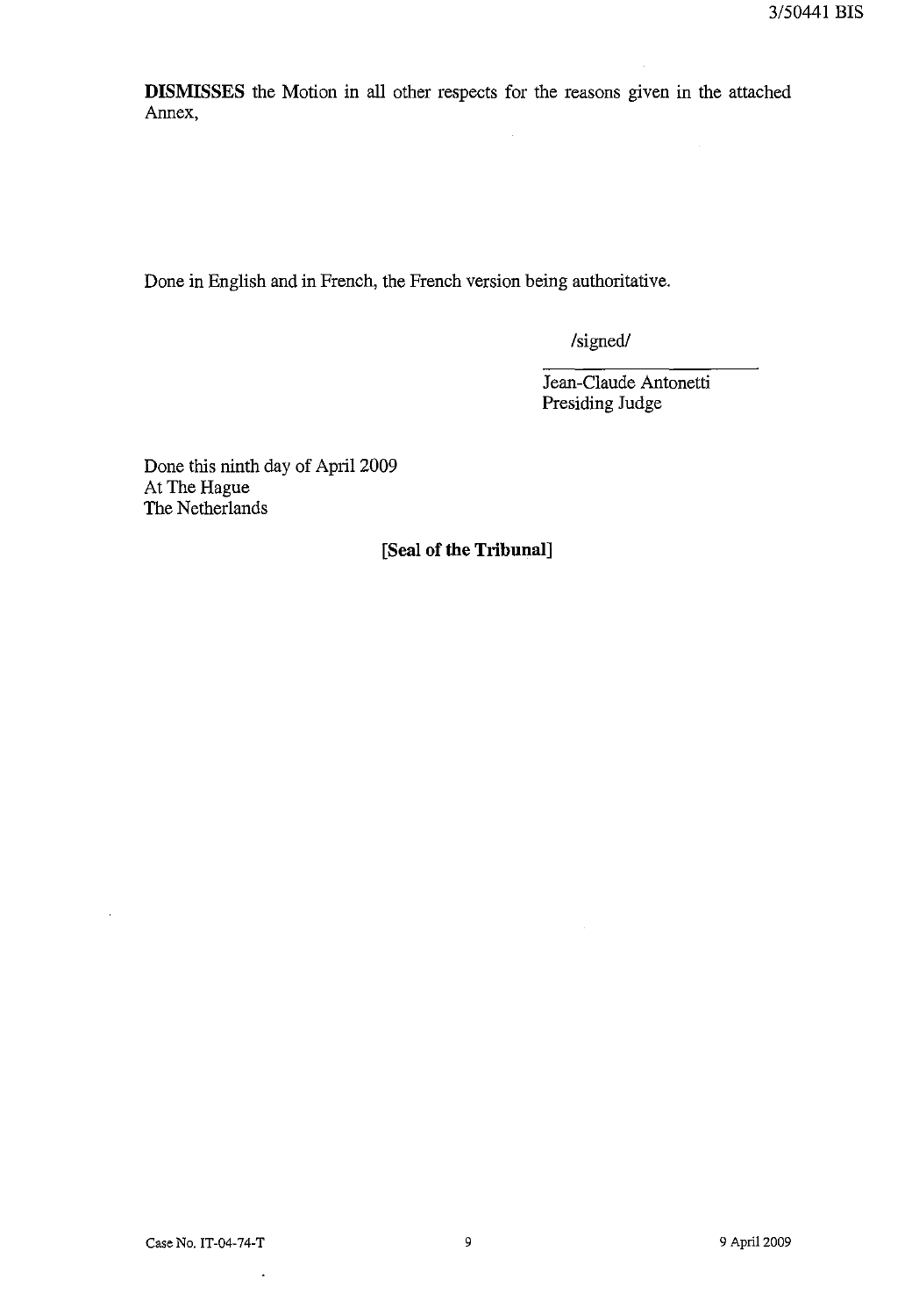# **ANNEX**

| <b>Proposed Exhibits</b>           | Admitted/Not Admitted/Moot                                                 |
|------------------------------------|----------------------------------------------------------------------------|
| 1D 00836                           | Not admitted (Nothing testifying to the                                    |
|                                    | relevance of the document with regard to                                   |
|                                    | the Amended Indictment of 11 June 2008                                     |
|                                    | ("Indictment")                                                             |
| 1D 01089                           | Not admitted (Nothing testifying to the                                    |
|                                    | authenticity of the document)                                              |
| 1D 01847                           | Not admitted (the source of the document                                   |
|                                    | was not disclosed by the Priic Defence)                                    |
| 1D 02298                           | Not admitted (the source of the document                                   |
|                                    | was not disclosed by the Prilic Defence                                    |
|                                    | and nothing testifying to the relevance of                                 |
|                                    | document with regard<br>the<br>the<br>to<br>Indictment)                    |
|                                    |                                                                            |
| 1D 02443                           | Not admitted (the source of the document                                   |
|                                    | was not disclosed by the Prlić Defence                                     |
|                                    | and nothing testifying to the relevance of                                 |
|                                    | document with regard to<br>the<br>the<br>Indictment)                       |
|                                    |                                                                            |
|                                    |                                                                            |
| 1D 02475                           | Moot (already admitted by the Order                                        |
|                                    | Admitting Evidence regarding Witness                                       |
|                                    | 1D-AA, of 3 July 2008)                                                     |
|                                    |                                                                            |
| 1D 02959 (p. 3-29, 31-95, 101-119) | Moot for pages 104 and 106 (already                                        |
|                                    | admitted by the Order Admitting<br>Evidence regarding Expert Witness Milan |
|                                    | Cvikl, of 18 February 2009).                                               |
|                                    | <i>Ecourt</i> pages: 3-29, 31-95, 101-103, 105,                            |
|                                    | 107-119 are admitted since Witness Cvikl                                   |
|                                    | was able to express his opinion on the                                     |
|                                    | reliability and authenticity of the exhibit)                               |
| 1D 02961                           | Not admitted (Lack of translation into                                     |
|                                    | English)                                                                   |
| 1D 02966 (p.122)                   | Admitted                                                                   |
| 1D 02967 (p. 10-18 et 20-102)      | Admitted                                                                   |
| 1D 02974 (p. 18-29; 190-192)       | Admitted in part (only <i>ecourt</i> pages 18<br>and 19 are admitted)      |
|                                    | Pages 20-29 and 190-192 are not admitted                                   |
|                                    | since there is nothing testifying to the                                   |
|                                    | relevance of the document with regard to                                   |

 $\mathcal{A}^{\text{out}}$ 

 $\sim 10^{11}$ 

 $\sim 10^{11}$